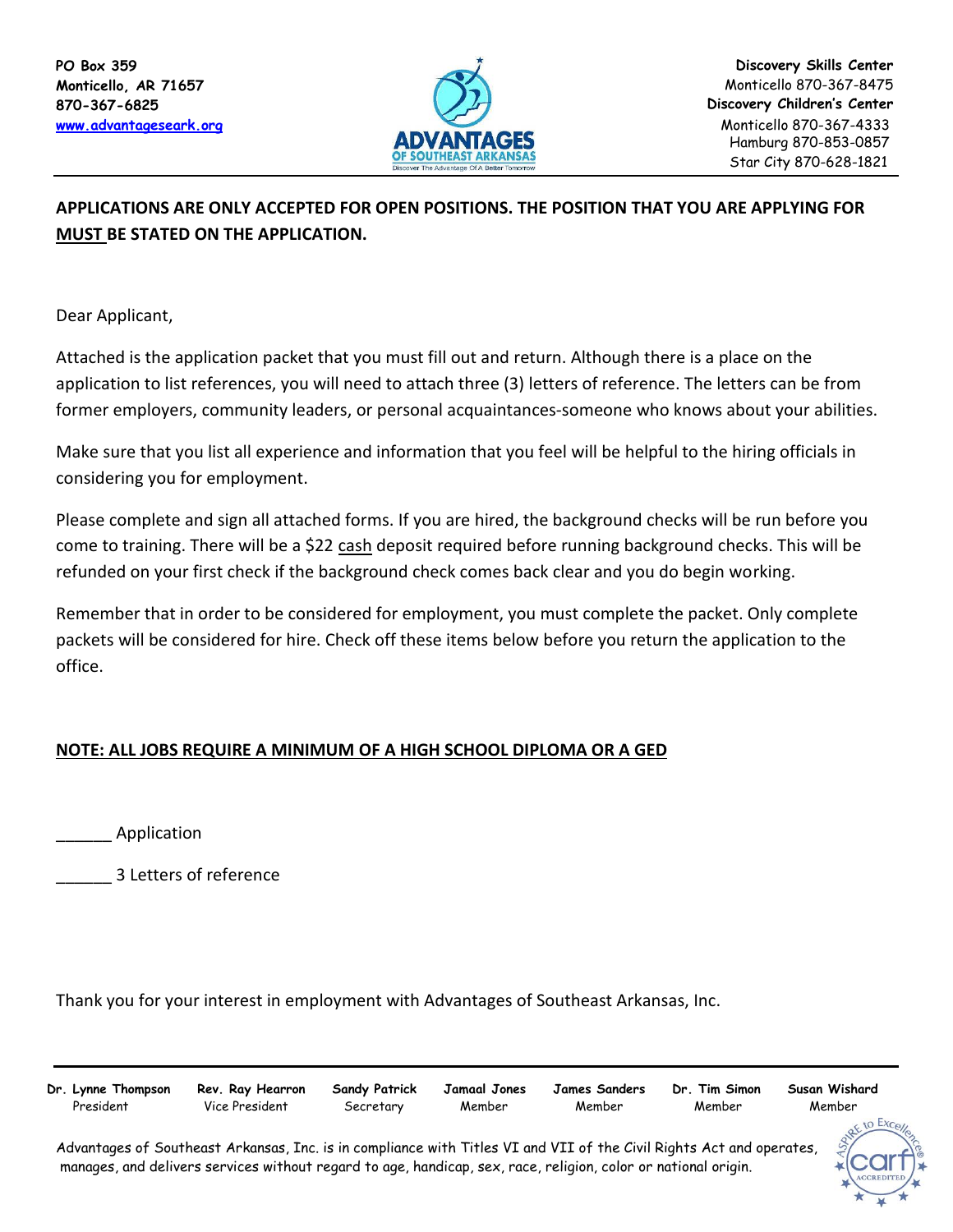



| <b>Applicant Information</b> |  |
|------------------------------|--|
|                              |  |

| Last                              | First                                                                                                                | M.I.         |                                                                                                                                                                                                                                                                 |
|-----------------------------------|----------------------------------------------------------------------------------------------------------------------|--------------|-----------------------------------------------------------------------------------------------------------------------------------------------------------------------------------------------------------------------------------------------------------------|
| Address:<br><b>Street Address</b> |                                                                                                                      |              |                                                                                                                                                                                                                                                                 |
|                                   |                                                                                                                      | Apt/Unit #   |                                                                                                                                                                                                                                                                 |
| City<br>Phone: (                  |                                                                                                                      | <b>State</b> | Zip Code                                                                                                                                                                                                                                                        |
|                                   |                                                                                                                      |              |                                                                                                                                                                                                                                                                 |
|                                   |                                                                                                                      |              |                                                                                                                                                                                                                                                                 |
|                                   | Do you have a valid driver's license to operate an automobile in this state? Yes _________ No _______                |              |                                                                                                                                                                                                                                                                 |
|                                   |                                                                                                                      |              |                                                                                                                                                                                                                                                                 |
|                                   | Have you lived in Arkansas for the last 6 months or longer? _____________________                                    |              |                                                                                                                                                                                                                                                                 |
|                                   |                                                                                                                      |              | Are you available to work nights? Yes ______ No_______ Are you available to work weekends & holidays? Yes ______ No______                                                                                                                                       |
|                                   |                                                                                                                      |              |                                                                                                                                                                                                                                                                 |
|                                   | If no, can you submit verification of your legal right to work in the U.S.? Yes ________ No _______                  |              |                                                                                                                                                                                                                                                                 |
|                                   | Have you ever worked for this company? Yes _______ No _______                                                        |              |                                                                                                                                                                                                                                                                 |
|                                   | If so, when? $\qquad \qquad$                                                                                         |              |                                                                                                                                                                                                                                                                 |
|                                   | Have you ever been convicted of a felony? Yes ________ No _______                                                    |              |                                                                                                                                                                                                                                                                 |
|                                   |                                                                                                                      |              |                                                                                                                                                                                                                                                                 |
|                                   |                                                                                                                      |              |                                                                                                                                                                                                                                                                 |
|                                   | from consideration from employment, but will be considered as part of any overall evaluation of your qualifications. |              | If yes, identify the crime for which you were convicted, the date of the conviction and the location of the court in which you<br>were convicted. Please provide any details you feel are relevant. Conviction of a crime will not automatically disqualify you |
|                                   | <b>Education</b>                                                                                                     |              |                                                                                                                                                                                                                                                                 |
|                                   |                                                                                                                      |              |                                                                                                                                                                                                                                                                 |
|                                   | Did you graduate? Yes ________________________________Diploma: ______________________GED: ____________________       |              |                                                                                                                                                                                                                                                                 |
|                                   |                                                                                                                      |              |                                                                                                                                                                                                                                                                 |
|                                   |                                                                                                                      |              |                                                                                                                                                                                                                                                                 |
|                                   |                                                                                                                      |              |                                                                                                                                                                                                                                                                 |
|                                   | Did you graduate? Yes ________________________________Diploma: ______________________GED: ____________________       |              |                                                                                                                                                                                                                                                                 |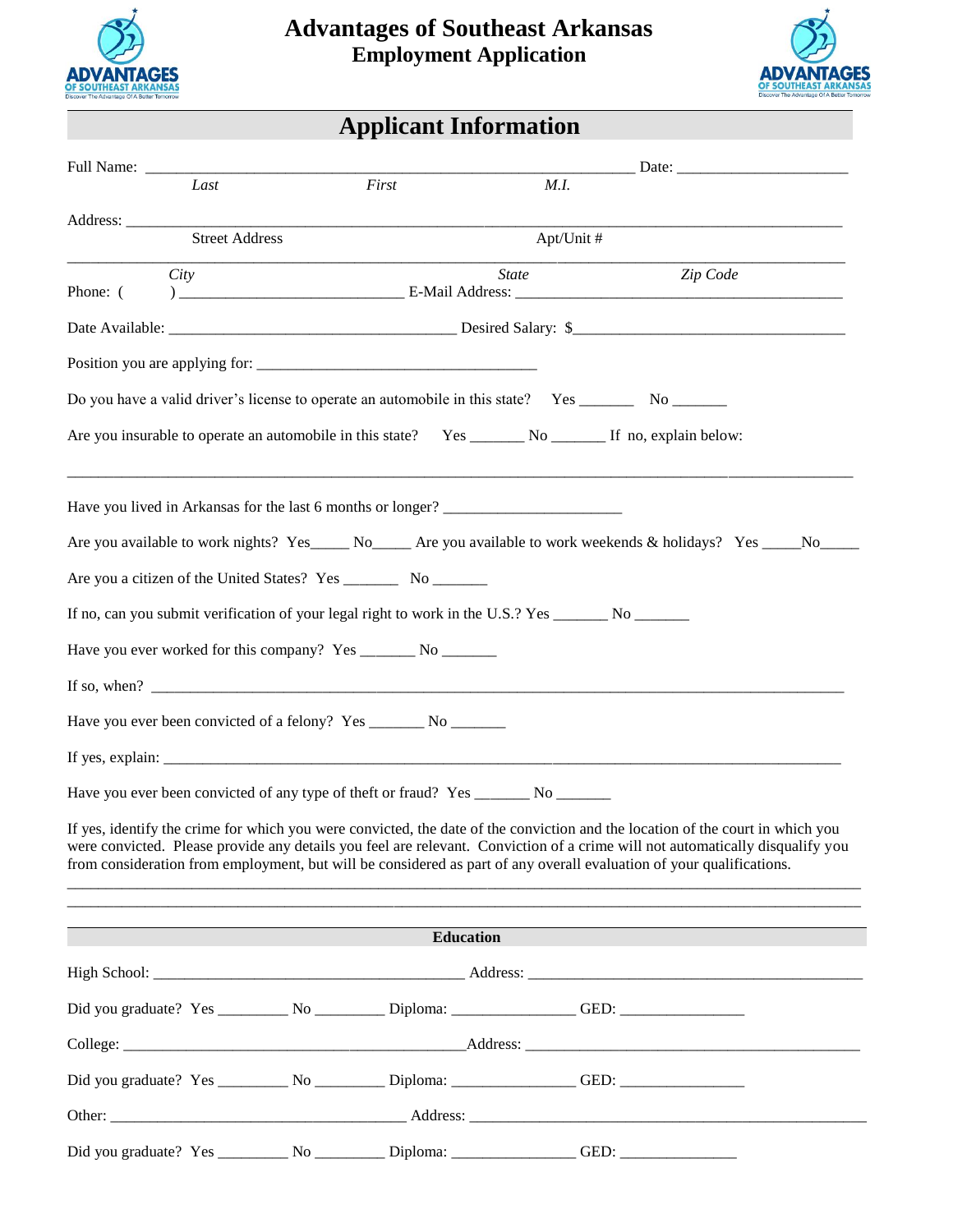## **References**

| Please list three professional references.                                  |  |                                                                                  |                                                                                  |  |  |
|-----------------------------------------------------------------------------|--|----------------------------------------------------------------------------------|----------------------------------------------------------------------------------|--|--|
|                                                                             |  |                                                                                  |                                                                                  |  |  |
|                                                                             |  |                                                                                  |                                                                                  |  |  |
|                                                                             |  |                                                                                  |                                                                                  |  |  |
|                                                                             |  |                                                                                  |                                                                                  |  |  |
|                                                                             |  |                                                                                  |                                                                                  |  |  |
|                                                                             |  |                                                                                  |                                                                                  |  |  |
|                                                                             |  |                                                                                  |                                                                                  |  |  |
|                                                                             |  |                                                                                  |                                                                                  |  |  |
|                                                                             |  |                                                                                  |                                                                                  |  |  |
|                                                                             |  |                                                                                  |                                                                                  |  |  |
|                                                                             |  |                                                                                  |                                                                                  |  |  |
| Previous Employment<br><u> 1989 - Johann Stoff, Amerikaansk politiker (</u> |  |                                                                                  |                                                                                  |  |  |
|                                                                             |  |                                                                                  |                                                                                  |  |  |
|                                                                             |  |                                                                                  |                                                                                  |  |  |
|                                                                             |  |                                                                                  |                                                                                  |  |  |
|                                                                             |  |                                                                                  |                                                                                  |  |  |
|                                                                             |  |                                                                                  |                                                                                  |  |  |
|                                                                             |  |                                                                                  |                                                                                  |  |  |
|                                                                             |  | May we contact your previous supervisor for a reference? Yes _______ No _______  |                                                                                  |  |  |
|                                                                             |  |                                                                                  |                                                                                  |  |  |
|                                                                             |  |                                                                                  |                                                                                  |  |  |
| Address:                                                                    |  |                                                                                  | Supervisor:                                                                      |  |  |
|                                                                             |  |                                                                                  |                                                                                  |  |  |
|                                                                             |  |                                                                                  |                                                                                  |  |  |
|                                                                             |  |                                                                                  |                                                                                  |  |  |
|                                                                             |  | May we contact your previous supervisor for a reference? Yes ________ No _______ |                                                                                  |  |  |
|                                                                             |  |                                                                                  |                                                                                  |  |  |
|                                                                             |  |                                                                                  |                                                                                  |  |  |
|                                                                             |  |                                                                                  |                                                                                  |  |  |
|                                                                             |  |                                                                                  |                                                                                  |  |  |
|                                                                             |  |                                                                                  |                                                                                  |  |  |
|                                                                             |  |                                                                                  |                                                                                  |  |  |
|                                                                             |  |                                                                                  | May we contact your previous supervisor for a reference? Yes ________ No _______ |  |  |